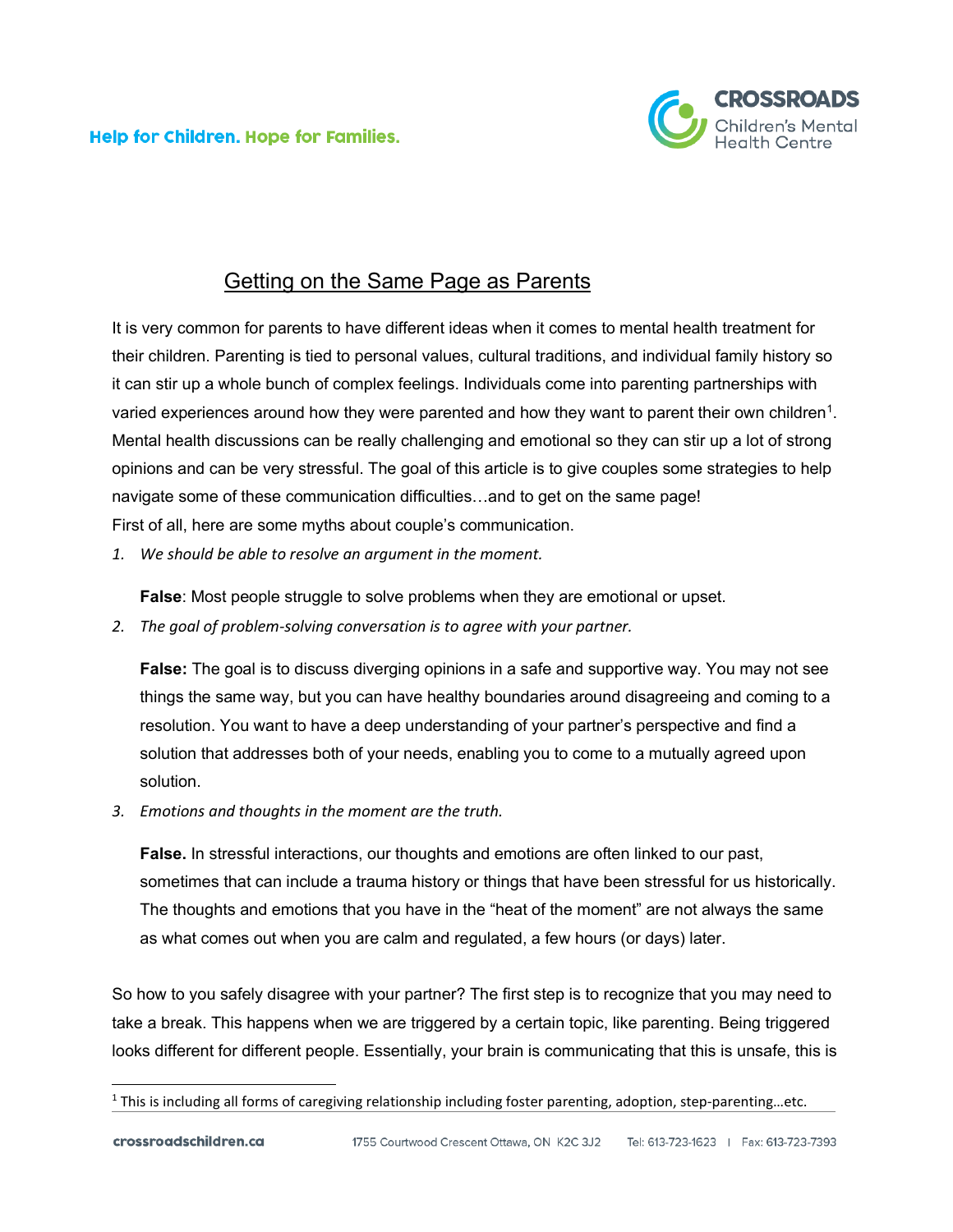threatening, in the same way that it would if you saw a bear crossing your path in the forest. Most of us wouldn't be able to think clearly in that situation, that's not how our brains are wired. And yet, a lot of couples try to do exactly that: solve problems when they are feeling stressed or threatened.

Triggers can take on four forms: Fight, flight, freeze or fawn. Fight will look like anger or criticism towards your partner, or even physical or emotional abuse. Freeze is generally a "deer in the headlights" kind of response. The individual feels frozen in place and can't respond. This is a common response if the other partner has a tendency to go to fight mode, the other partner may feel numb and feel threatened. This dynamic can play out with traditional binary gender roles where one partner may be quite comfortable expressing thoughts and feelings in the moment and the other partner (often traditionally male) was not socialized to be able to do this, thereby they would need more time to process their thoughts and emotions. A flight response can be literal, grabbing your car keys and leaving, or it can be a mental flight, like scrolling on social media and not attending to your partner. Fawning is a recent addition to our understanding of triggers, thanks to Peter Levine, a trauma psychologist and researcher. Fawning is when you respond to stress by trying to soothe your partner through compliments and/or flattery. This can look like being overly agreeable with your partner, at the cost of your own boundaries.

Can you see yourself in one of these responses? If so, that's great because the first step is to recognize when we are triggered. When triggered, the priority is self-soothing not problem-solving. This usually means taking a step away to calm down and returning to the conversation at a time when both partners feel calm. Most people need at least 20 minutes to calm down. In a busy household, this might mean resuming the conversation in a couple of days. If your partner says they need to step away…..let them! But don't forget to come back to the topic later. Some couples even use a safe word to communicate that they need a break. This should be a neutral or even funny word, like marshmallow. One couple would hold up the tv remote to signal that they need a break. Often your partner will recognize that you need a break before you do and can use the safe word to pause the escalating conflict. Whatever you do, don't tell your partner to "calm down" that never works and often makes things worse.

So now you're both calm and are now ready to have an important conversation. How can you present your concerns in a non-critical way, in order to maintain calm communication? John Gottman came up with a way to "safely complain" to your partner.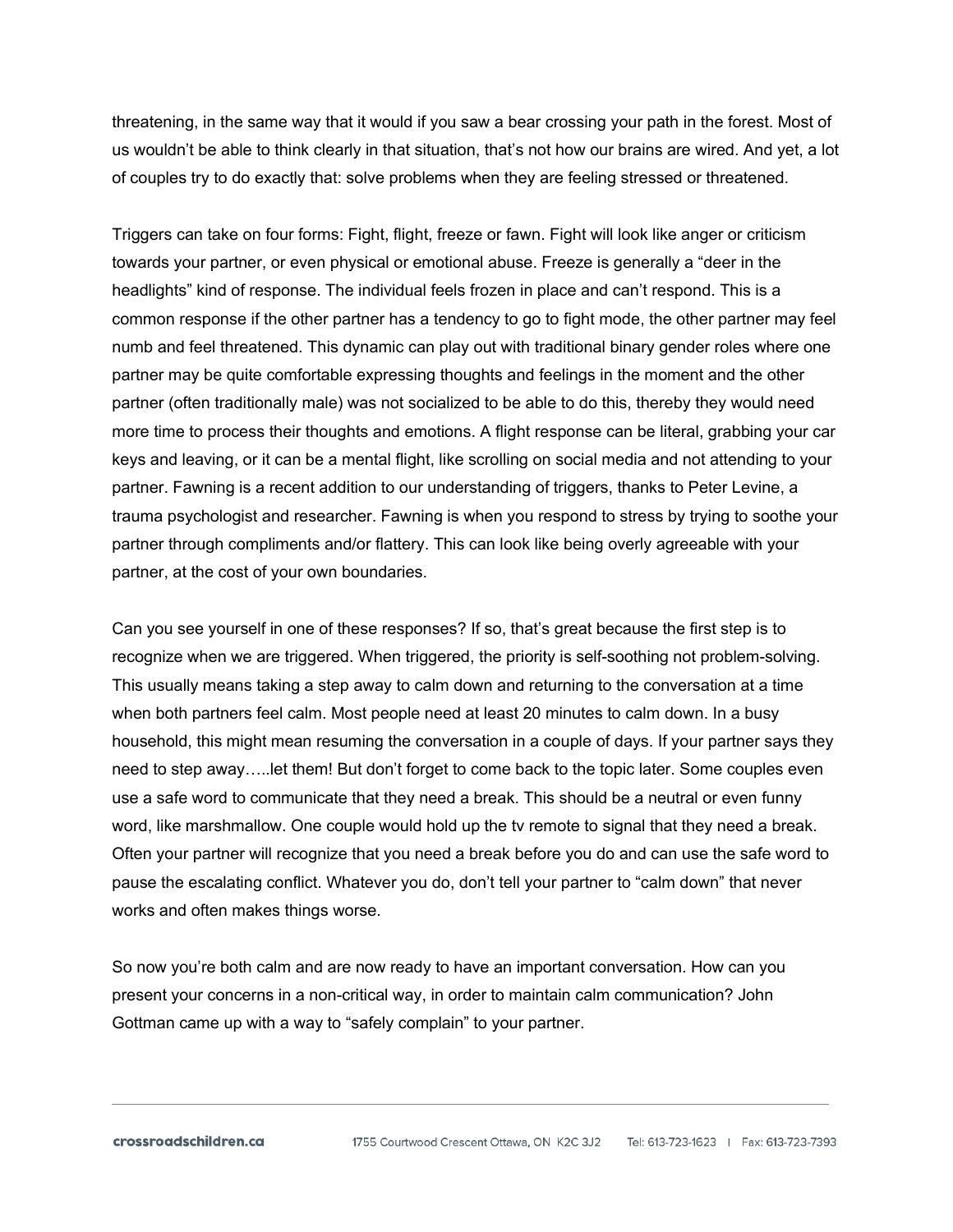- 1. **Express how you feel**: I statement
- 2. **About a specific situation**: What objectively happened
- 3. **State a positive need:** Future wish

The first step is the well-known "I statement". This can be hard for some people and requires practice.

"I feel worried, I feel sad, I feel hurt…….". Be very careful about "you" statements masked as I statements" like "I feel that you don't get me!" or "I feel that you don't care". Some positive examples:

- I felt scared and worried about the future when we received our child's diagnosis and, in the future, I need you to have an open mind when discussing medication options with our doctor.
- I felt anxious when the school called to discuss the expulsion and, in the future, I need you to just listen to my worries without fixing them.
- I felt really numb when our child was having a meltdown this morning and, in the future, would it be possible to take the lead in those situations?

If you're struggling to put your concerns into these kinds of words, you may have to do some more reflecting about what caused your stress response and what you need from your partner. Practice mindfulness to look at your thoughts in the moment, without judgement and see what comes up for you. If you're having a hard time getting there, or if your partner can't meet you in a way that feels safe, it may be time to access couples counselling. A therapist can help you sort out some of these barriers and get you to a place where you can talk about difficult topics in a way that feels safe and welcoming.

With these steps in place, you should be able to safely navigate some difficult conversations around mental illness, medication, treatment options and all the other decisions linked to parenting children with mental illness.

If you would like more strategies to increase your couples communication, you can look at Gottman's relationship blog:

## [The Gottman Relationship Blog | A research-based approach to relationships](https://www.gottman.com/blog/)

Or read his book "The Seven Principles for Making Marriage Work"

crossroadschildren.ca